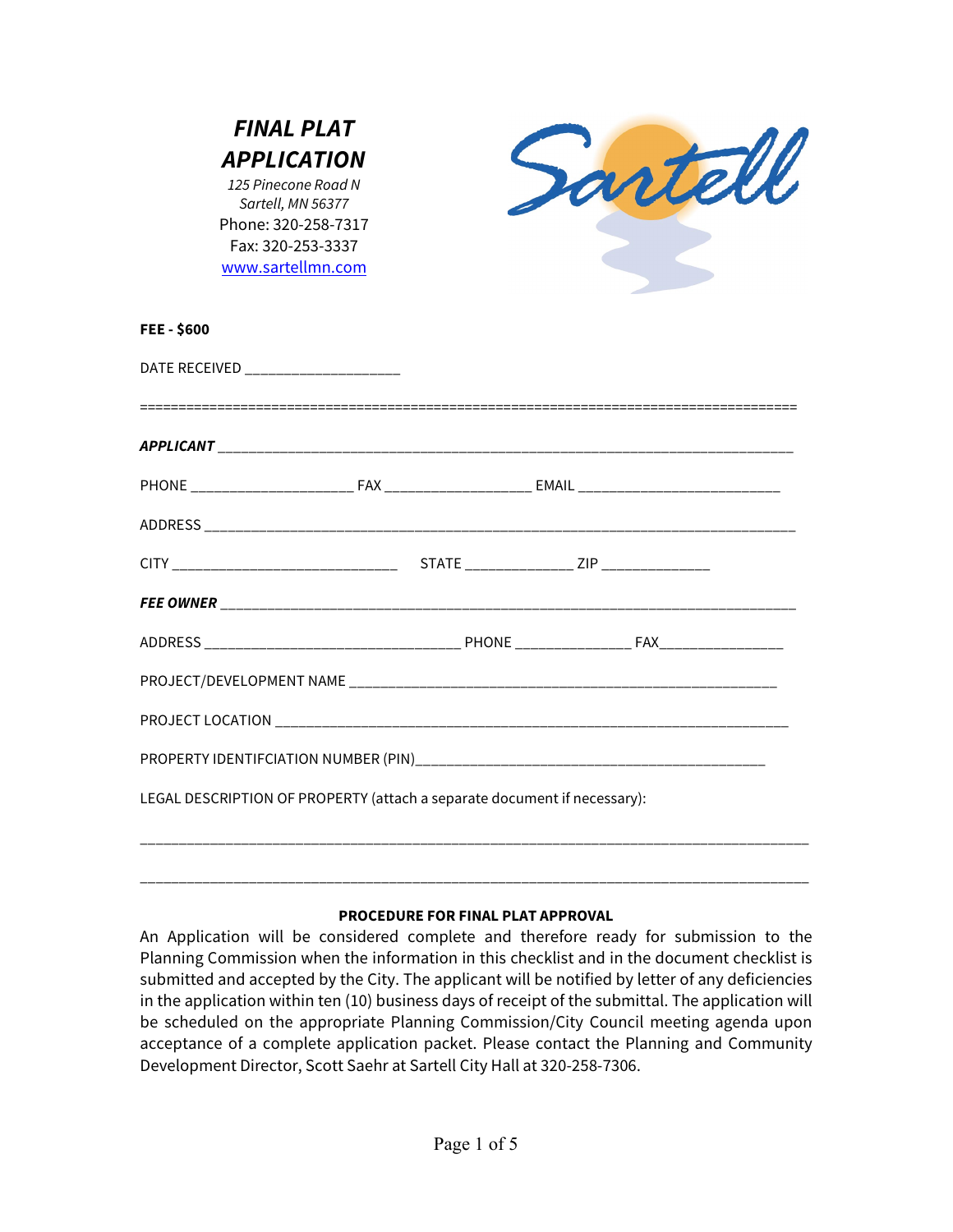Request for Final Plat Approval shall be on an application form provided by the City after a preliminary plat has been approved. A fee as provided for by City Council Ordinance shall accompany such application. Such application shall also be accompanied by three (3) largescale copies and three (3) reduced scale (not less than  $11"x17"$ ) copies of a final plat and supportive information in conformity with the City's Ordinances. If, in the opinion of the Zoning Administrator, reduced scale drawings (11"x17") are determined to be illegible, the submission of larger scale materials shall be required. The scale of such materials shall be the minimum necessary to ensure legibility. The final plat shall incorporate all changes, modifications and revisions required by the City, otherwise, it shall strictly conform to the approved preliminary plat. The application and copies of the final plan shall be submitted three (3) weeks prior to the next Planning Commission meeting. The following information is to be submitted to the City:

Prior to approval of a final plat, the applicant shall have executed a Development Agreement with the City, which controls the installation of all required improvements and assures compliance with all conditions of approval. Said agreement will require all improvements and approval conditions to comply with approved engineering standards and applicable regulations. Privately financed road construction requires a letter of credit. A signed Development Agreement is required prior to City Council action on the final plat.

**FINAL PLAT DATA REQUIREMENTS.** As required by Section 11-3-9 of this Title, the applicant shall submit a final plat together with any necessary supplementary information. The final plat, prepared for recording purposes, shall be prepared in accordance with provisions of Minnesota State Statutes and Stearns/Benton County regulations, and such final plat or accompanying submittals shall contain the following information:

- A. Name of the subdivision, which shall not duplicate or too closely approximate the name of any existing plat theretofore recorded in the City of Sartell or its vicinity and which shall be subject to City Council approval.
- B. Location by section, township, range, county and state, and including descriptive boundaries of the subdivision.
- C. The location of monuments shall be shown and described on the final plat. Locations of such monuments shall be shown in reference to existing official monuments on the nearest established street lines, including true angles and distances to such reference points or monuments. The applicant shall provide coordinating data on all subdivision monumentation in a format approved by the City Engineer.
- D. Location of lots, outlots, streets, public highways, alleys, and parks and other features, with accurate dimensions in feet and decimals of feet, with the length of radii and/or arcs of all curves, and with all other information necessary to reproduce the plat on the ground shall be shown. Dimensions shall be shown from all angle points of curve to lot lines.
- E. Lots shall be numbered clearly; blocks are to be numbered, with numbers shown clearly in the center of the block.
- F. A drawing or listing of total square footage per lot, acreage per block, square footage or acreage of each land use proposed (where applicable) and total acres in the plat.
- G. The exact locations, widths and names of all streets to be dedicated.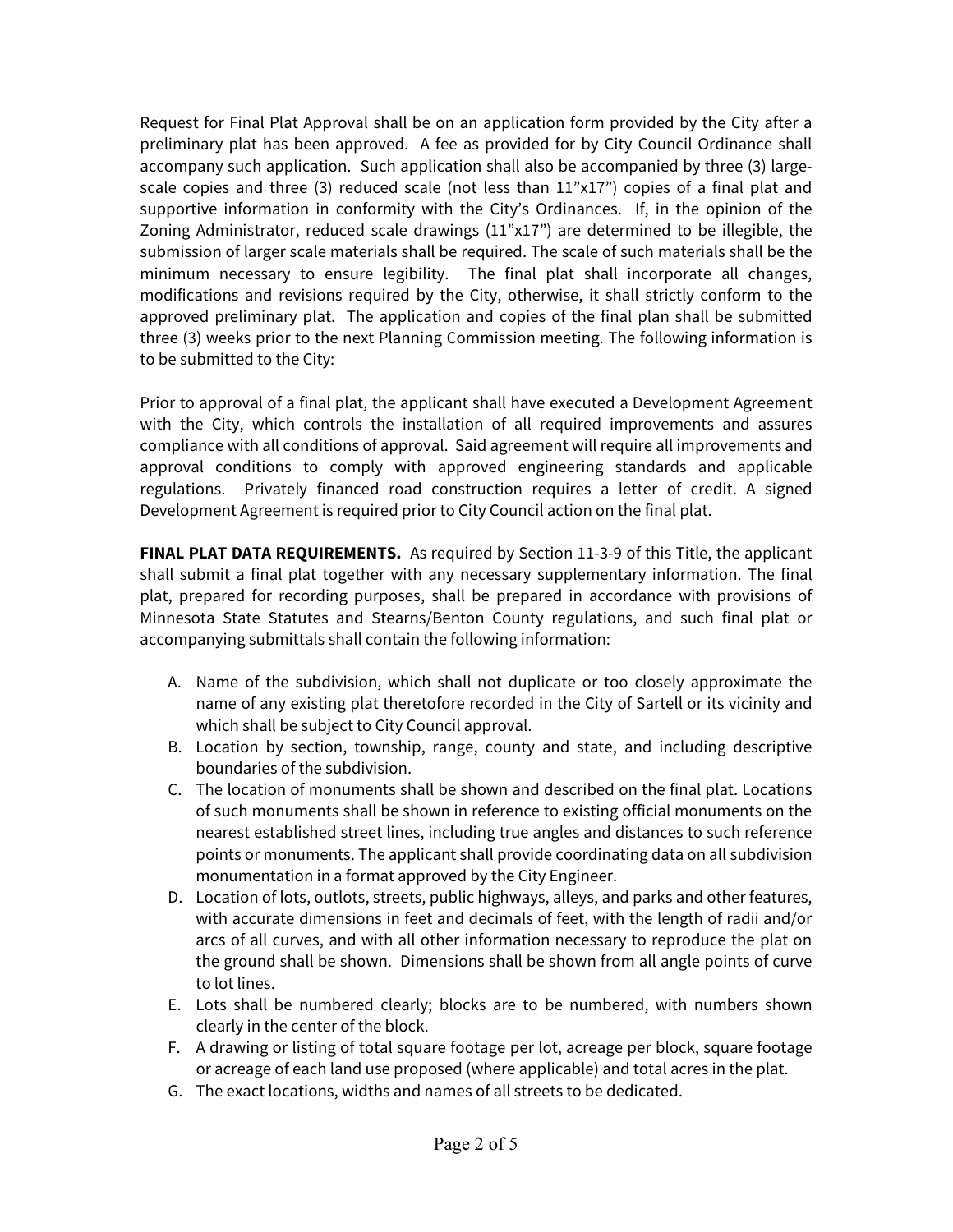- H. Location, purpose and width of all easements to be dedicated.
- I. Name, address and phone number of surveyor making the plat.
- J. Scale of the plat to be one inch to one hundred feet (1"=100'—the scale to be shown graphically on a bar scale), date and north arrow.
- K. A current abstract of title or a registered property certificate along with any unrecorded documents that are subject to review and approval by the City Council.
- L. Copies of any protective or restrictive covenants affecting the subdivision or any part thereof.
- M. Statement dedicating all easements as follows: Easements for installation and maintenance of utilities and drainage facilities are reserved over, under and along the designated areas marked "drainage and utility easements".
- N. Statement dedicating all streets, alleys and other public areas not previously dedicated as follows: Streets, alleys and other public areas shown on this plat and not heretofore dedicated to public use hereby so dedicated.
- O. Other data: Such other information that may be required by the City following final plat approval, including but not limited to:
	- 1. A signed Development Agreement approved by the City which includes provisions for a financial guarantee of cash escrow or letter of credit, as provided for in Ordinance.
	- 2. A complete set of construction plans and specifications to construct the required public improvements and to make the subdivision suitable for development, which conform to the City requirements. These documents will be prepared by the City for projects following the publicly financed public improvement process.
	- 3. A certified mylar copy of the plat evidencing filing of the plat with the County within sixty (60) days after approval by the City. No building permits shall be approved for construction of any structure on any lot in said plat until the City has received evidence of the plat being recorded by Stearns/Benton County.
	- 4. Three complete sets of 11" x 17" reproducible as-built construction drawings for any public improvements constructed in the subdivision shall be furnished to the City for the City files and City Engineer, within one hundred and twenty (120) days after the construction is complete and approved by the City. In addition one digital GIS formatted copy and one scanned copy for imaging shall be submitted to the City.
	- 5. Upon adoption and filing of a final plat, the City shall prepare a street address map and distribute it to the applicant, utility companies, police department, ambulance, fire department, post office and County.
- P. Certification Required.
	- 1. Certification by a registered surveyor in the form required by Minnesota Statutes 505.03, as amended.
	- 2. Execution by all owners of any interest in the land and holders of a mortgage thereon of the certificates required by Minnesota Statutes 505.03, as amended, and which certificate shall include a dedication of the utility easements and other public areas in such form as approved by the City Council.
	- 3. Space for certificate of approval and review to be filled in by the signatures of the Mayor and City Administrator in the following form: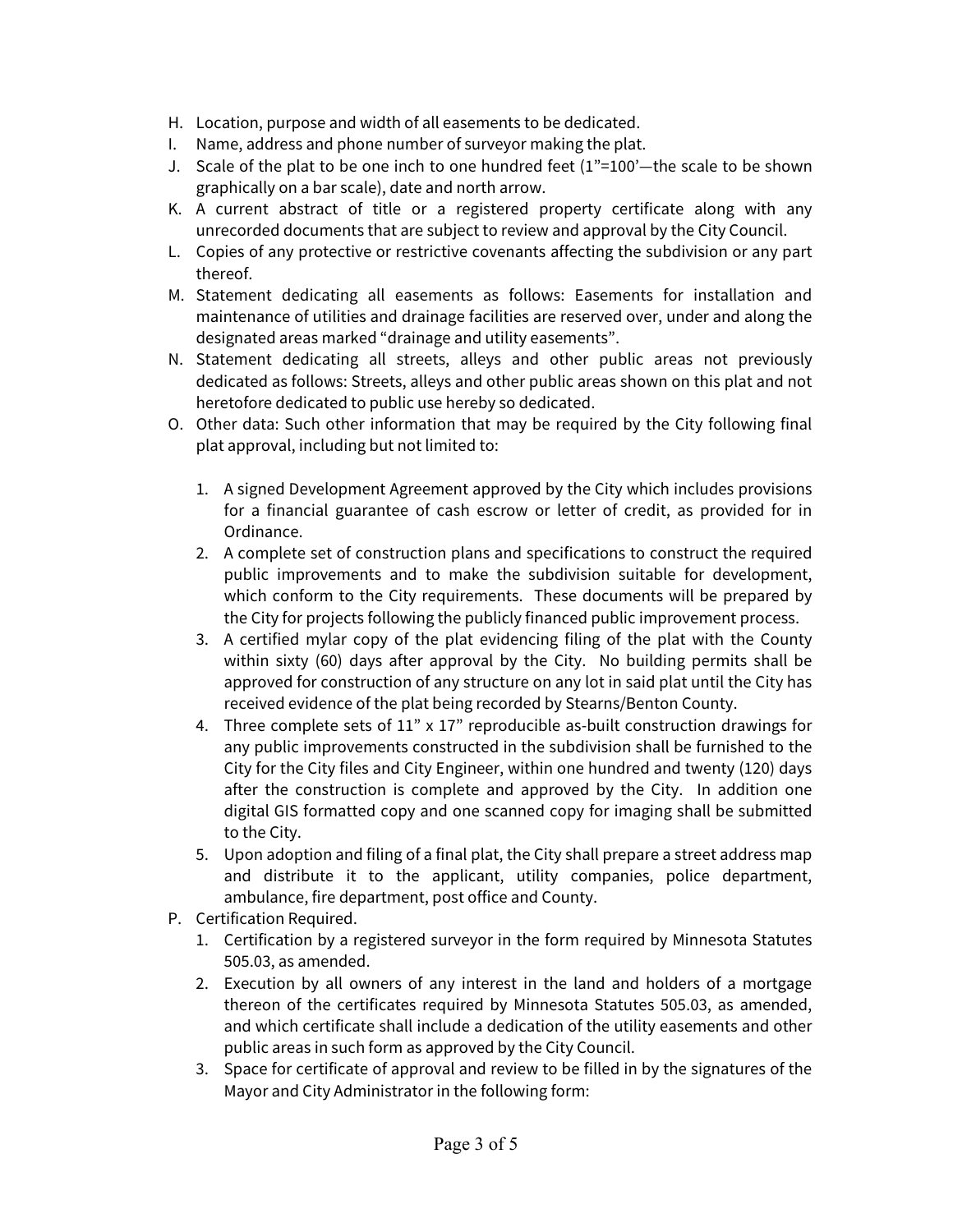FOR APPROVAL OF THE CITY OF SARTELL:

*This plat of (name of plat) was approved and accepted by the City of Sartell. Minnesota, at a regular meeting thereof held this \_\_\_\_\_\_\_ day of \_\_\_\_\_\_\_\_\_, \_\_\_\_\_\_*.

CITY COUNCIL OF SARTELL, MINNESOTA

By\_\_\_\_\_\_\_\_\_\_\_\_\_\_\_\_\_\_\_\_\_\_\_\_\_\_\_\_\_\_\_\_\_, Mayor

By\_\_\_\_\_\_\_\_\_\_\_\_\_\_\_\_\_\_\_\_\_\_\_\_\_\_\_\_\_\_\_\_\_, Administrator

## **NOTE: FINAL APPROVAL IS ALSO SUBJECT TO PARK DEDICATION REQUIREMENTS, SEWER AND WATER ACCESS CHARGES (SAC & WAC) AND SEWER, WATER AND STORMWATER TRUNK FEES**

**For estimates on SAC & WAC and building permit fees submit a request for estimates on a form provided by the City. Those charges shall be paid to the City at current rates at the time building permits are pulled for construction.** 

**For estimates on Trunk fees contact the City at 320-258-7306. Trunk fees shall be paid to the City upon the recording of the plat.** 

**Water Trunk Charge: \$2,546 per acre** 

**Sewer Trunk Charge: \$2,546 per acre** 

**Storm Trunk Charge: \$0.100 per sq. foot single family residential**

 **\$0.134 per square foot multi-family residential**

**\$0.201 per square foot commercial/industrial**

**Park Dedication Requirements:**

**Single Family Home – 1,150 sq. foot per unit (park land dedication) or \$978 per unit (Payment in Lieu to the City upon recording of the plat)**

**Multiple Family - 1,150 sq. foot or \$978 per unit**

**Commercial – 5% land or cash equiv \$1.64 per sq. foot \$400 (Payment in Lieu to the City upon recording of the plat).**

**(Payment in Lieu to the City at current rates at time building permits are pulled for construction), depending upon on-site park amenities provided.**